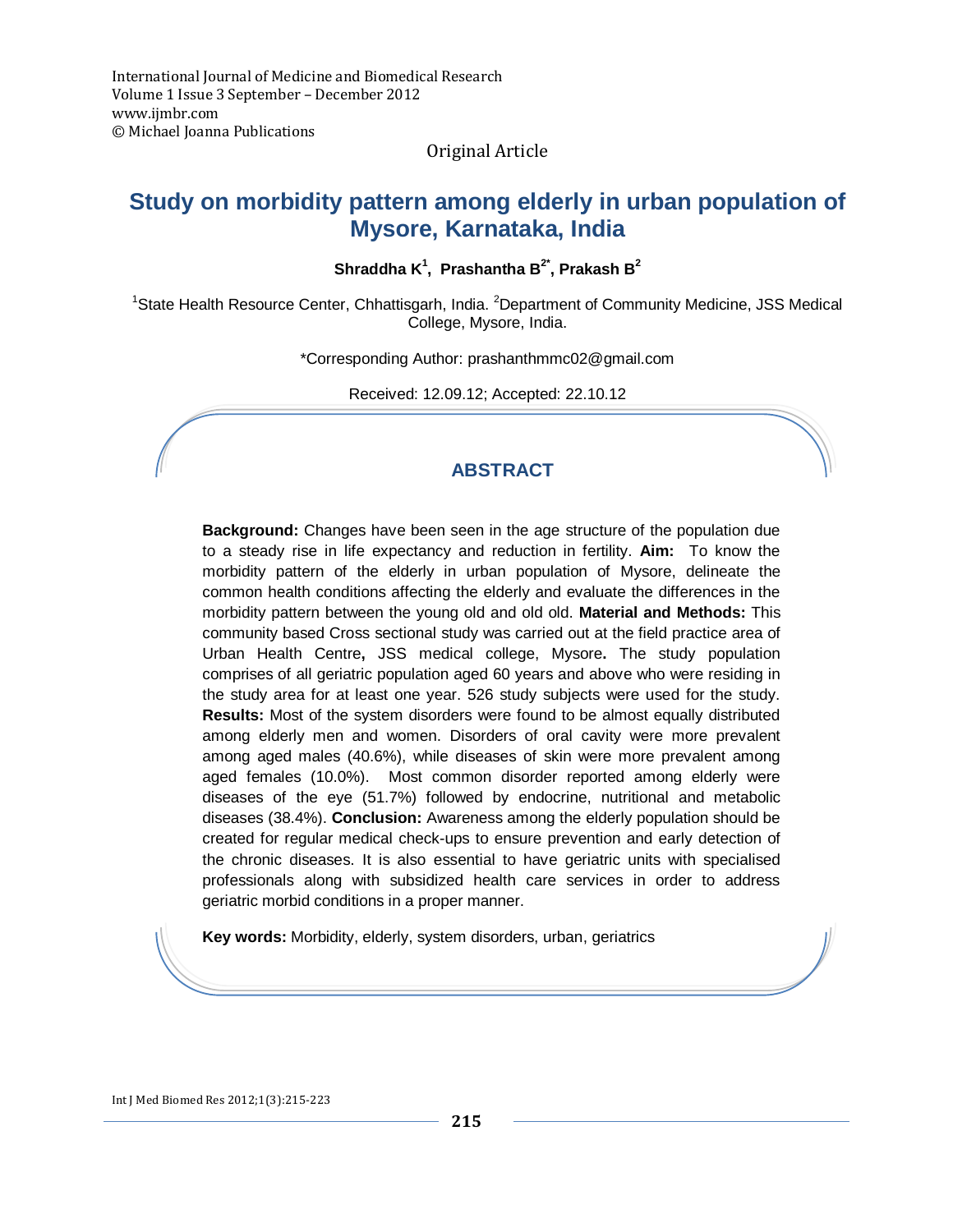### **INTRODUCTION**

Elderly refers to ages close to or over the average life span of human beings. This can not be defined with precision because it varies in all communities. However, a person  $\geq 60$  years is referred to as 'elderly' in India. The elderly population (aged 60 years or above) account for 7.4% of total population in 2001; both the share and size of elderly population is increasing over time from 5.6% in 1961 it is projected to rise to 12.4% of population by the year  $2026$ .<sup>[1]</sup>

Changes have been seen in the age structure of the population due to a steady rise in life expectancy and reduction in fertility. The needs and problems of the elderly vary significantly based on their socio-demographic profile. The present study aimed to know the morbidity pattern of the elderly in urban population of Mysore, delineate the common health conditions affecting the elderly and evaluate the differences in the morbidity pattern between the young old and old old.

### **MATERIAL AND METHODS**

This community based Cross sectional study was carried out at the field practice area of Urban Health Centre, located at Medar's block of Mysore city, which comes under the department of community medicine, JSS (Jagadguru Sri Shivarathreeshwara) medical college, Mysore, covers a population of 8000. The study population comprises of all geriatric population aged 60 years and above in the study area, who have resided in the study area for at least one year. The survey was done by house to house visit. After excluding the nonrespondents and locked homes after at least 3 visits, 526 respondents were recruited for the study. Approval from the Human Ethical Committee, JSS Medical College, Mysore, was obtained to conduct the study. The study subjects were subjected for personal interview using a pre-tested and semi-structured interview schedule and clinical examinations and checking of individual records were also used as study tools in order to collect data on demographic, socio-economic, environmental and morbidity conditions. Informed consent was taken from the study subjects.

Ethical clearance was taken from the institutional ethical review committee before the start of the study. Data collection was done from May 2011 to December 2011. Contents of interview schedule were as following; sociodemographic details (age, sex, marital status, occupation, education, religion, type of family, duration of stay at the present address , and family composition), medical information (chief complaint, past history, personal history and family history), general physical examination (built, nutrition, general mental status, height, weight, pulse rate, respiratory rate, Blood Pressure, pallor, and pedal oedema), systemic examination (Respiratory System (RS), Cardio Vascular System (CVS), Central Nervous System (CNS), Gastro-Intestinal Tract (GIT), Musculoskeletal, renal, skin, oral and special senses), personal hygiene, functional status, social problems and activities, environmental data, questionnaire on non psychotic psychiatric disorders. Informed consent was taken from the study subjects.

The study subjects were divided into elderly  $\leq 75$ and > 75. Later elderly  $\leq$  75 were sub-divided into categories as shown in table 1. Socio-Economic status of the family was assessed using Modified Kuppuswamy's method of socioeconomic scale. Data was entered into Microsoft excel. To estimate the prevalence of various health conditions of geriatric population, appropriate proportion (%) is worked out and to test the association of morbidity conditions with socio-economic parameters, statistical tests such as chi-square test, t-test is applied at 5% level of significance respectively for qualitative and quantitative data. Statistical analysis is carried out using SPSS Version 17.

### **RESULTS**

Table 1 shows that majority of the elderly (34.6%) belongs to age group 60-64 years followed by age group 75 years and above (25.9%). The majority of study population was belonging to Hindu religion (94.7%). About half of the elderly were illiterate, 39.7% of the aged were widow and 5.7% were widower. Nuclear family was found in 48.9% of the elderly followed by three generation 34.8% and joint family 16.3%. About 48.6% of the elderly were receiving pension (16.9% male and 29.8% female).

```
Int J Med Biomed Res 2012;1(3):215-223
```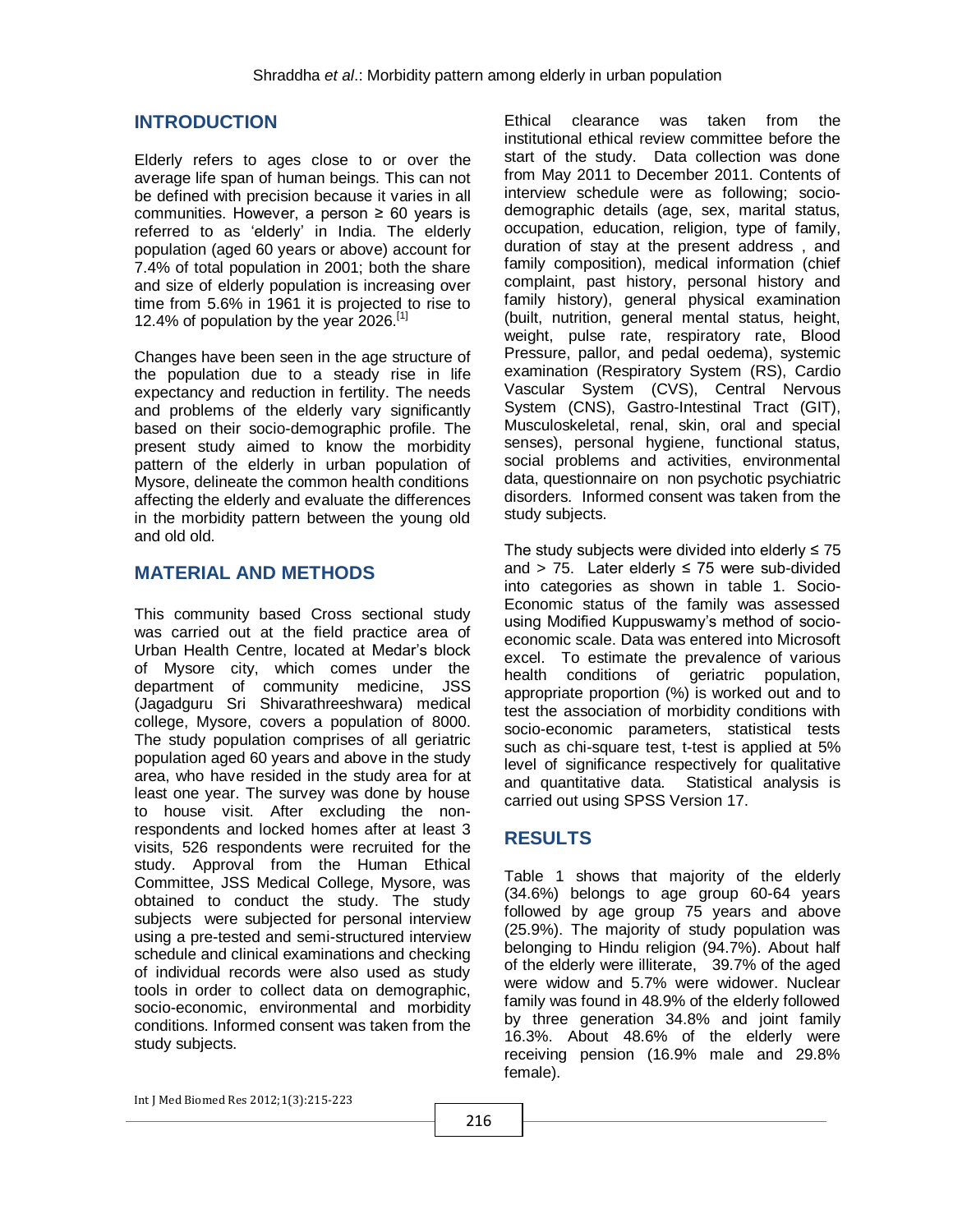The percentage of illiterate elderly was found to be 50.4% and 49.6% of the elderly were literate. Only 2% of the elderly have done study till graduation or post-graduation or professional. 68.8% of the respondents were unemployed followed by 16.2% unskilled worker, 5.9% semiskilled worker, 5.7% semi professional and 3.4% skilled worker. None of the elderly belongs to professional occupation and semi professional was mainly comprised of businessmen.Above table indicates that about a third of the female and 58% of the male population were unemployed. In all category of occupation, proportion of male respondent was higher than female respondent except in the category of skilled worker which was found to be 4.7% among both genders.Socio-economic status revealed that there were mainly three classes from where elderly belongs to; upper middle, upper lower, lower and lower middle. Most of the elderly (64.8%) belongs to class IV. None of the elderly belongs to upper socioeconomic group. 27.6% of the aged female and 10.6% of aged male belongs to lower socioeconomic class according to Modified Kuppuswami's socio-economic scale (Table 2).

Table 3 depicts that most of the system disorders were found to be almost equally distributed among elderly men and women. Disorders of oral cavity were more prevalent among aged males (40.6%) than females (20.7) while diseases of skin were more prevalent among aged females (10.0%) than males (1.9%). Most common disorder reported among elderly was eye diseases (51.7%) followed by endocrine, nutritional and metabolic diseases (38.4%), diseases of circulatory system (33.1%), disorders of oral cavity (32.3%), musculoskeletal disorders (30.2%) and diseases of respiratory and digestive system was reported about 10% by the geriatric people. Nearly one-third (35.8%) of the aged females had cataract as compared to 20.3% in aged males. Refractive error was also found to be more in female respondents (Table 4).

Out of 526 study subjects, 38.4% elderly were found to have endocrine, nutrition and metabolic disorder. DM was observed in 13.9% of elderly (males 11.6% and female 15.4%). Anaemia was noted in about 21.9% respondents and other diseases were hyperthyroidism, hypothyroidism, hypoadrenalism and hypercholesterolemia (Table 5).

| <b>Characteristic</b> | <b>Males</b> | <b>Females</b> | <b>Total</b>  |
|-----------------------|--------------|----------------|---------------|
|                       | (N=207) (%)  | $(N=319)$ (%)  | $(N=526)$ (%) |
| Age group (yrs)       |              |                |               |
| 60-64                 | 66 (31.9)    | 116 (36.4)     | 182 (34.6)    |
| 65-69                 | 41 (19.8)    | 73 (22.9)      | 114(21.7)     |
| 70-74                 | 30(14.5)     | 64 (20.1)      | 94 (17.9)     |
| 75 and above          | 70 (33.8)    | 66 (20.7)      | 136 (25.9)    |
| Religion              |              |                |               |
| Hindu                 | 191 (92.3)   | 307 (96.2)     | 498 (94.7)    |
| <b>Muslim</b>         | 8(3.9)       | 7(2.2)         | 15(2.9)       |
| Christian             | 8(3.9)       | 5(1.6)         | 13(2.5)       |
| <b>Education</b>      |              |                |               |
| Illiterate            | 59 (28.5)    | 206 (64.6)     | 265 (50.4)    |
| Literate              | 148 (71.5)   | 113 (35.4)     | 261 (49.6)    |
| <b>Marital status</b> |              |                |               |
| Single                | 0(0.0)       | 7(2.2)         | 7(1.3)        |
| Married               | 177 (85.5)   | 103 (32.3)     | 280 (53.2)    |
| Widow                 | 0(0.0)       | 209 (65.5)     | 209 (39.7)    |
| Widower               | 30(14.5)     | 0(0.0)         | 30(5.7)       |
| Type of family        |              |                |               |
| <b>Nuclear</b>        | 108 (52.2)   | 149 (46.7)     | 257 (48.9)    |
| Joint                 | 30(14.5)     | 56 (17.6)      | 86 (16.3)     |
| 3 Generation          | 69 (33.3)    | 114 (35.7)     | 183 (34.8)    |
| <b>Pension status</b> |              |                |               |
| Receiving             | 89 (36.2)    | 157 (63.8)     | 246 (46.8)    |
| Not receiving         | 118(42.1)    | 162 (57.9)     | 280 (53.2)    |

**Table 1: Distribution of the Elderly by their Bio-Social Characteristics**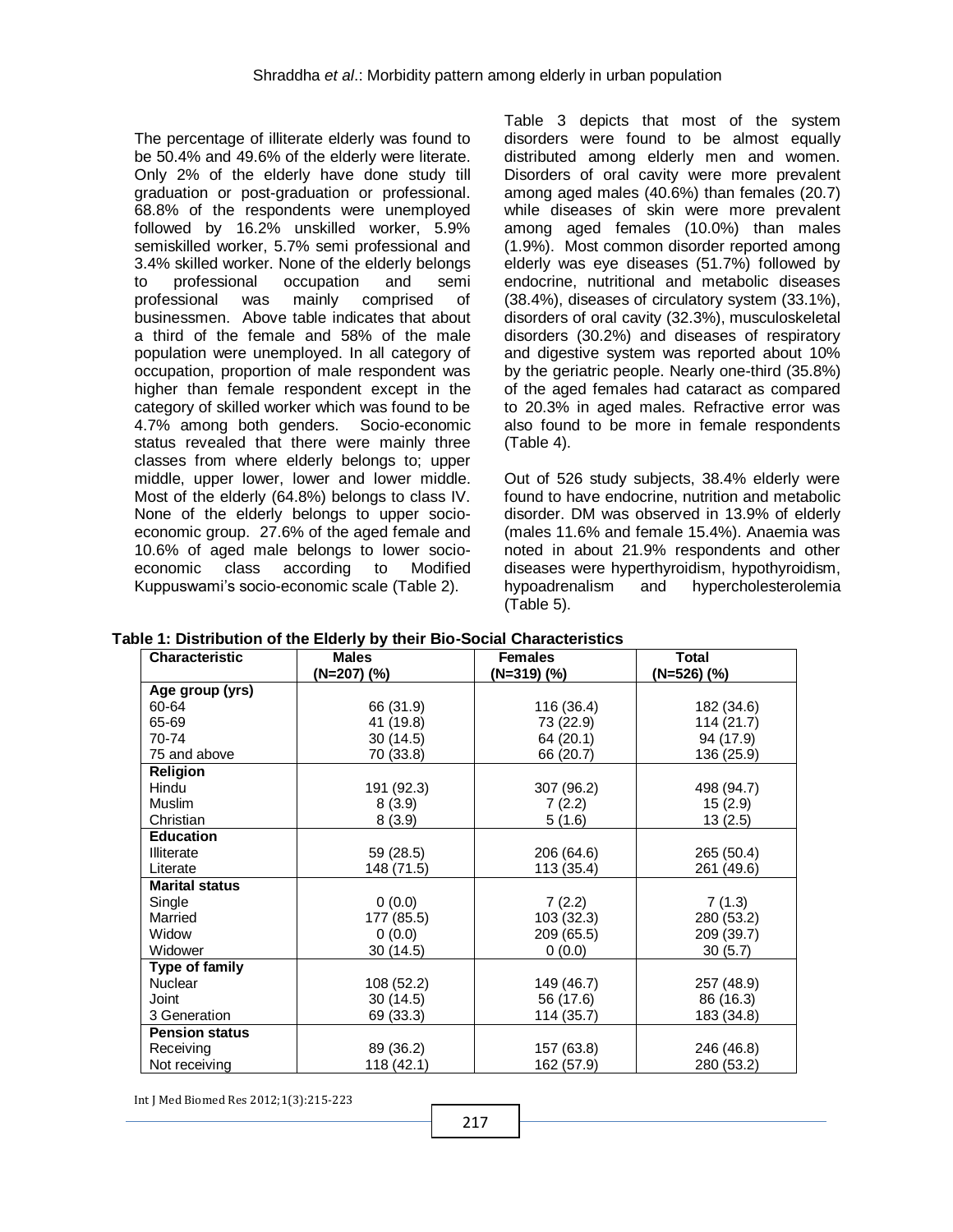| <b>Characteristics</b>     | <b>Males</b> | <b>Females</b> | <b>Total</b> |
|----------------------------|--------------|----------------|--------------|
|                            | (N=207) (%)  | $(N=319)$ (%)  | (N=526) (%)  |
| <b>Literacy Status</b>     |              |                |              |
| <b>Illiterates</b>         | 59 (28.5)    | 206 (64.6)     | 265 (51.4)   |
| Primary                    | 46 (22.2)    | 53 (16.6)      | 99 (19.2)    |
| Middle                     | 34 (16.4)    | 31(9.7)        | 65 (12.6)    |
| High                       | 44 (21.3)    | 17(5.3)        | 61(11.8)     |
| Intermediate/PUC           | 21(10.1)     | 6(1.9)         | 27(5.2)      |
| Graduate/ PG               | 3(1.4)       | 6(1.9)         | 9(1.7)       |
| <b>Occupational status</b> |              |                |              |
| Unemployed                 | 120 (58.0)   | 242 (75.9)     | 362 (70.2)   |
| Unskilled worker           | 41 (19.8)    | 44 (13.8)      | 85 (16.5)    |
| Semi skilled worker        | 21(10.1)     | 10(3.1)        | 31(6.0)      |
| Skilled worker             | 10(4.7)      | 8(4.7)         | 18(3.5)      |
| Semi professional          | 15 (7.2)     | 15 (4.7)       | 30(5.8)      |
| Socio-economic status      |              |                |              |
| Upper middle(II)           | 0(0.0)       | 3(0.9)         | 3(0.6)       |
| Lower middle (III)         | 38 (18.4)    | 38 (11.9)      | 76 (14.7)    |
| Upper lower (IV)           | 147 (71.0)   | 190 (59.6)     | 337 (65.3)   |
| Lower $(V)$                | 22(10.6)     | 88 (27.6)      | 110 (21.3)   |

**Table 2: Distribution of Elderly According to their Socio-Economic Position**

### **Table 3: Distribution of Morbidity patterns of Elderly study subjects**

| System involved (ICD 10)                                | Male  | <b>Female</b> | Total |
|---------------------------------------------------------|-------|---------------|-------|
| Diseases of the eye and adnexa (H00 - H59)              | 44.9% | 49.5%         | 48.6% |
| Endocrine, nutritional & metabolic diseases (E00 - E90) | 39.1% | 37.9%         | 38.4% |
| Diseases of circulatory system (I00 - I99)              | 34.3% | 32.3%         | 33.1% |
| Diseases of oral cavity& salivary glands (K00 - K14)    | 40.6% | 27.0%         | 32.3% |
| Diseases of musculoskeletal system (M00 - M99)          | 30.4% | 29.8%         | 30.2% |
| Diseases of digestive system (K00 – K93)                | 10.1% | 11.3%         | 10.8% |
| Diseases of respiratory system (J00 - J99)              | 10.1% | 10.3%         | 10.2% |
| Diseases of skin & subcutaneous tissue (L00 - L99)      | 1.9%  | 10.0%         | 6.8%  |
| Diseases of the ear and mastoid process (H60 -H95)      | 5.3%  | 5.0%          | 5.1%  |
| Diseases of genitourinary system (N00 - N99)            | 2.6%  | 5.3%          | 4.3%  |
| Diseases of nervous system (G00 - G99)                  | 4.3%  | 2.2%          | 3%    |

# **Table 4: Distribution of elderly as per diseases of eye**

| Eye diseases                                     |     | Males (n=207) |     | Females (n=319) |     | Total (n=516) |  |
|--------------------------------------------------|-----|---------------|-----|-----------------|-----|---------------|--|
|                                                  | No. | %             | No. | %               | No. | %             |  |
| <b>Cataract</b>                                  | 42  | 20.3          | 114 | 35.8            | 156 | 30.2          |  |
| <b>Refractive error</b>                          | 38  | 18.4          | 37  | 11.6            | 75  | 14.5          |  |
| <b>Others (Conjunctivitis,</b><br>Pterygium etc) | 13  | 6.3           |     | 2.2             | 20  | 3.9           |  |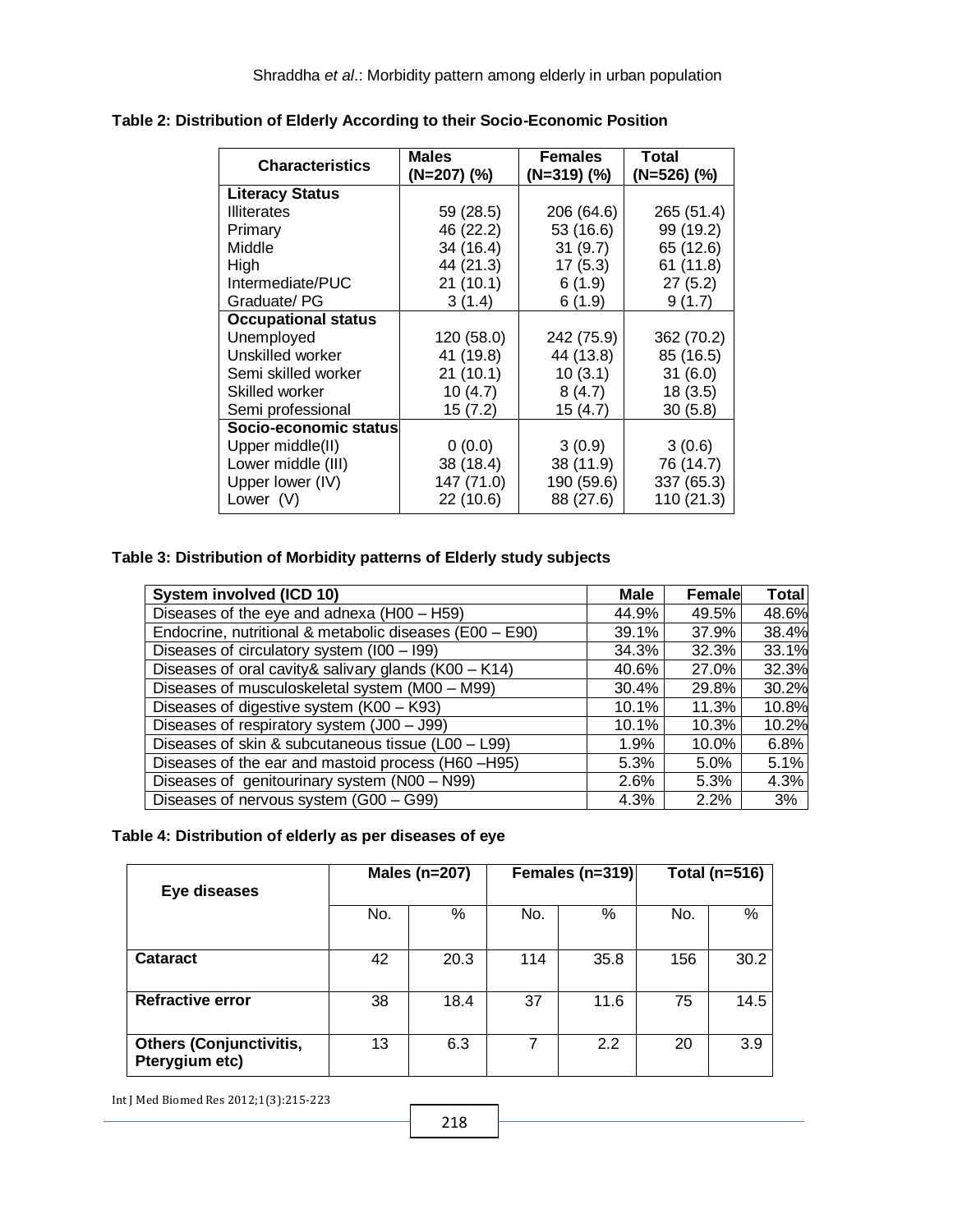| <b>Endocrine, nutritional &amp;</b><br>metabolic disease | Males (n=207)<br>Females (n=319) |      | Total (n=516) |      |     |      |
|----------------------------------------------------------|----------------------------------|------|---------------|------|-----|------|
|                                                          | No.                              | %    | No.           | %    | No. | %    |
| <b>Diabetes Mellitus</b>                                 | 24                               | 11.6 | 49            | 15.4 | 73  | 13.9 |
| Anaemia                                                  | 54                               | 26.1 | 61            | 19.1 | 115 | 21.9 |
| <b>Others</b>                                            | 3                                | 1.4  | 11            | 3.4  | 14  | 2.7  |

#### **Table 5: Distribution of elderly based on endocrine, nutritional & metabolic diseases**

### **Table 6: Distribution of Elderly According to Diseases of Circulatory System**

| <b>Diseases of Circulatory systen</b> | Males (n=207) |      |     | Females (n=319) | Total ( $n=516$ |  |
|---------------------------------------|---------------|------|-----|-----------------|-----------------|--|
|                                       | No.           | %    | No. | %               | %               |  |
| <b>Hypertension</b>                   | 63            | 30.4 | 91  | 28.5            | 29.3            |  |
| <b>CAD/MI/Arrhythmias</b>             |               | 3.9  | 12  | 3.8             | 3.8             |  |

#### **Table 7: Distribution of Elderly according to Diseases of Musculoskeletal System**

| Musculoskeletal disease | Males (n=207) |      |     | Females (n=319) | Total (n=516) |      |
|-------------------------|---------------|------|-----|-----------------|---------------|------|
|                         | No.           | %    | No. | %               | No.           | %    |
| <b>Osteo-arthritis</b>  | 27            | 13.0 | 54  | 16.9            | 81            | 15.7 |
| <b>Backache</b>         | 12            | 5.8  | 12  | 3.8             | 24            | 4.6  |
| <b>Myalgia</b>          | 8             | 3.9  | 10  | 3.1             | 18            | 3.5  |
| <b>Others</b>           | 16            | 7.7  | 19  | 6.0             | 35            | 6.8  |

\*Others include rheumatoid arthritis, osteoporosis, septic arthritis, kyphosis and joint pain.

#### **Table 8: Distribution of Elderly according to Diseases of Oral Cavity**

| Diseases of the oral cavity | Males (n=207) |      | Females (n=319) |      | <b>Total (n=516)</b> |  |
|-----------------------------|---------------|------|-----------------|------|----------------------|--|
|                             | No.           | %    | No.             | %    | %                    |  |
| <b>Broken teeth</b>         | 4             | 2.0  | 9               | 2.8  | 13(2.5)              |  |
| <b>Stained teeth</b>        | 21            | 10.6 | 34              | 10.6 | 55 (10.7)            |  |
| <b>Caries</b>               | 47            | 23.7 | 25              | 7.8  | 72 (14.0)            |  |
| <b>Others</b>               | 11            | 5.3  | 17              | 5.3  | 28(5.4)              |  |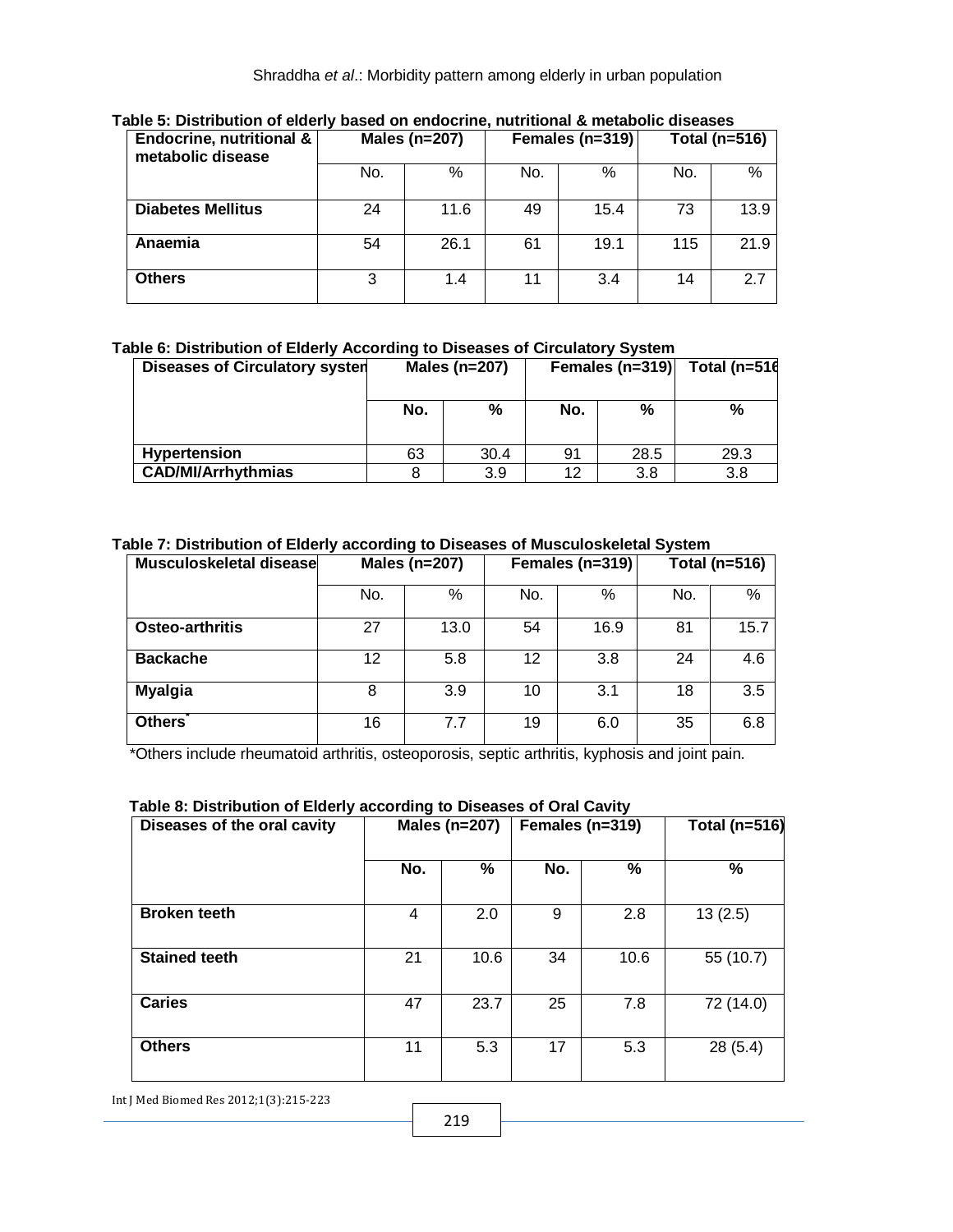| <b>Diseases of GIT</b> | Males (n=207) |     |     | Females (n=319) | <b>Total (n=516)</b> |  |
|------------------------|---------------|-----|-----|-----------------|----------------------|--|
|                        | No.           | %   | No. | %               | %                    |  |
| <b>Gastritis</b>       | 5             | 2.4 | 10  | 3.1             | 15 (2.9%)            |  |
| <b>Constipation</b>    | 8             | 3.9 | 15  | 4.7             | 23 (4.4%             |  |
| <b>Others</b>          | 8             | 3.9 | 11  | 3.4             | 19 (3.6%)            |  |

**Table 9: Distribution of Geriatric Population Based on Diseases of GIT**

\*Others include anorexia, stomach stone, indigestion and abdominal pain.

#### **Table 10: Distribution of Diseases of Respiratory System among Elderly**

| <b>Diseases of respiratory</b><br>system among aged |     | Males (n=207) |     | Females (n=319) | <b>Total (n=516)</b> |  |
|-----------------------------------------------------|-----|---------------|-----|-----------------|----------------------|--|
|                                                     | No. | %             | No. | %               | No. (%)              |  |
| <b>Bronchial asthma</b>                             | 5   | 2.4           | 7   | 2.2             | 12 (2.3%)            |  |
| <b>URTI</b>                                         | 10  | 4.8           | 8   | 2.5             | 18 (3.4%)            |  |
| <b>Acute bronchitis</b>                             | 0   | 0.0           | 14  | 4.4             | 14 (2.7%)            |  |
| <b>Others</b>                                       | 6   | 2.9           | 4   | 1.3             | 10(1.9)              |  |

\*Other diseases include COPD, cor pulmonale, allergic cough & cold

#### **Table 11: The Difference in the Morbidity Pattern between Young Old and Old Old**

| <b>Prevalence of Diseases</b>                   | Young Old (n=390) | Old Old (n=136) | P value |
|-------------------------------------------------|-------------------|-----------------|---------|
|                                                 |                   |                 |         |
| Eye diseases                                    | 174 (44.6%)       | 77 (56.6%)      | 0.015   |
| Endocrine, nutrition and<br>metabolic disorders | 134 (34.3%)       | 68 (50%)        | 0.001   |
| Diseases of circulatory<br>system               | 113 (29.0%)       | 61 (44.9%)      | < 0.001 |
| Diseases of GIT                                 | 34 (8.7%)         | 23 (16.9%)      | 0.008   |
| <b>Hearing Impairment</b>                       | $8(2.1\%)$        | 19 (14.0%)      | < 0.001 |
| Diseases of CNS                                 | $8(2.1\%)$        | $8(5.9\%)$      | 0.025   |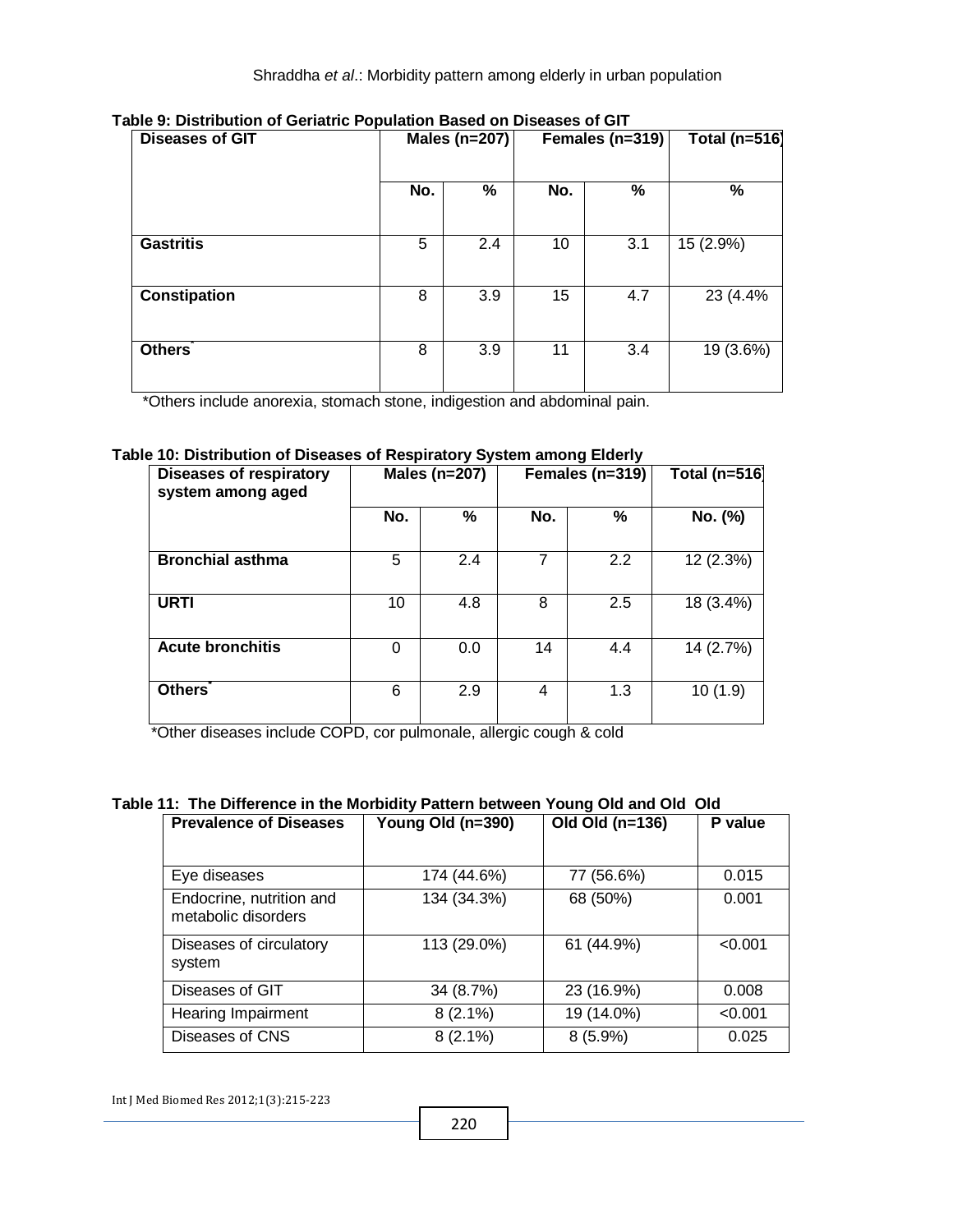Prevalence of hypertension was found to be 29.3% (males 30.4% and female 28.5%). Other disorders of circulatory system were found to be 3.8% which included coronary artery disease, myocardial infarction and cardiac arrhythmias (Table 6).

The prevalence of osteoarthritis was higher among women (16.9%) than men (13%). Myalgia and lower backache was found to be more among elderly men than women. (Table 7). 23.7% of the male respondents had dental caries against 7.8% of the female respondents. 10.6% of the male and 6.9% of the female respondents had reported stained teeth, this may be because of habit of tobacco chewing among study subjects (Table 8). The overall prevalence of diseases of digestive system was 10.8% among study population. Constipation was found to be in male 3.9% and female 4.7% (Table 9). Diseases of respiratory among study population was found to be 10.2%. Upper respiratory tract infection was noted in about 3.4% of the elderly (men 4.8% and women 2.5%), followed by acute bronchitis (2.7%) and bronchial asthma (2.3%). None of the males had acute bronchitis (Table 10).

The overall prevalence of skin diseases observed was 6.8%. Distribution of Skin diseases observed were as follows eczema 1.9% (men 0.5% & women 2.8%), scabies (men 1.7% ,women 2.8%), psoriasis 1.7% (women 2.8%), and allergic reaction 1.5% (men 1.4% and women 1.6%). Scabies and psoriasis were not seen in elderly men. 5.1% of the elderly were found to have hearing impairment which was almost equal in both gender (men 5.3% and women 5.0%). Genitourinary system disorders was noted in about 9 (1.7%). Diseases found were renal calculi (1.4%), incontinence (0.9%), frequency (0.9%) and Urinary Tract Infection (UTI) (0.9%). Renal caculi and incontinence was almost equally distributed in both gender while frequency and UTI was reported by only female respondents. Prevalence of nervous system disorders was observed in about 3% of the study population which was more prevalent in male respondents (4.3%) than in female respondents (2.2%). The nervous system disorder reported were stroke, cognitive decline, epilepsy and TIA (transient ischaemic attack). (Results not shown)

Table 11 clearly depicting the significant differences in the prevalence between those ≥75 and >75. i.e. prevalence of eye diseases, Endocrine, nutrition

and metabolic disorders, Diseases of circulatory system, Diseases of GIT, Hearing Impairment and Diseases of CNS were more among old old compared to young old.

# **DISCUSSION**

Diseases of the eyes were most prevalent (51.7%) among all morbidity conditions and cataract (19.6%) was reported most common among eye disorders. In the age group more than 75 years, in illiterates and in unemployed eye diseases were found to be significantly high. High prevalence of eye disorders was also reported by Goswami *et al.,<sup>[5]</sup>* and Ajay K. et.al <sup>[2]</sup>. Prevalence of endocrine, nutritional & metabolic diseases was 38.4%. Diabetes was seen in 13.9% of the aged which was observed more among women and prevalence of anaemia was found to be 21.9% in present study. 33.25% and 30% prevalence of diabetes mellitus was reported by Sithara *et al.* [14] and Joshi *et al.* [6] respectively. Sharma *et al.*<sup>[12]</sup> noted high prevalence of anaemia (38.7%) which differs from present study. The possible reason might be difference in nutritional pattern of elderly.

Diseases of circulatory system were reported by 33.1% of the elderly. Among CVS disorders, prevalence of hypertension was observed among 29.3% which was seen more among elderly females than males. Circulatory diseases were found to be more significant in persons of higher age group and persons having high blood pressure in present study. Similar findings were noted by Batra *et al.*<sup>[3]</sup> In studies done in Singh *et al.*<sup>[15]</sup>, circulatory system disorders were found to be 51.2% and 67% respectively.

The overall prevalence of musculoskeletal diseases observed was 30.2%. Among musculoskeletal diseases osteo-arthritis (15.4%) was found to be higher for females(16.9%) than males (13%). Various studies reported 41.3%, 45.7%, 14.6% and 56.6% prevalence of osteo-arthritis.[10],[12],[13],[16] Prevalence of osteo-arthritis had variation in different studies. Diseases of oral cavity were noted in about 32.3% of the elderly. Dental caries was reported by 23.7% of the male respondents against 7.8% of the female respondents. Sijan Poudyal *et al.* [17] reported 42.2% toothache, 29.9% tooth decay, 10.3% mobile tooth, 8.2% bleeding gums, 3% mouth ulcer in their study. Findings of mentioned study were different from present study.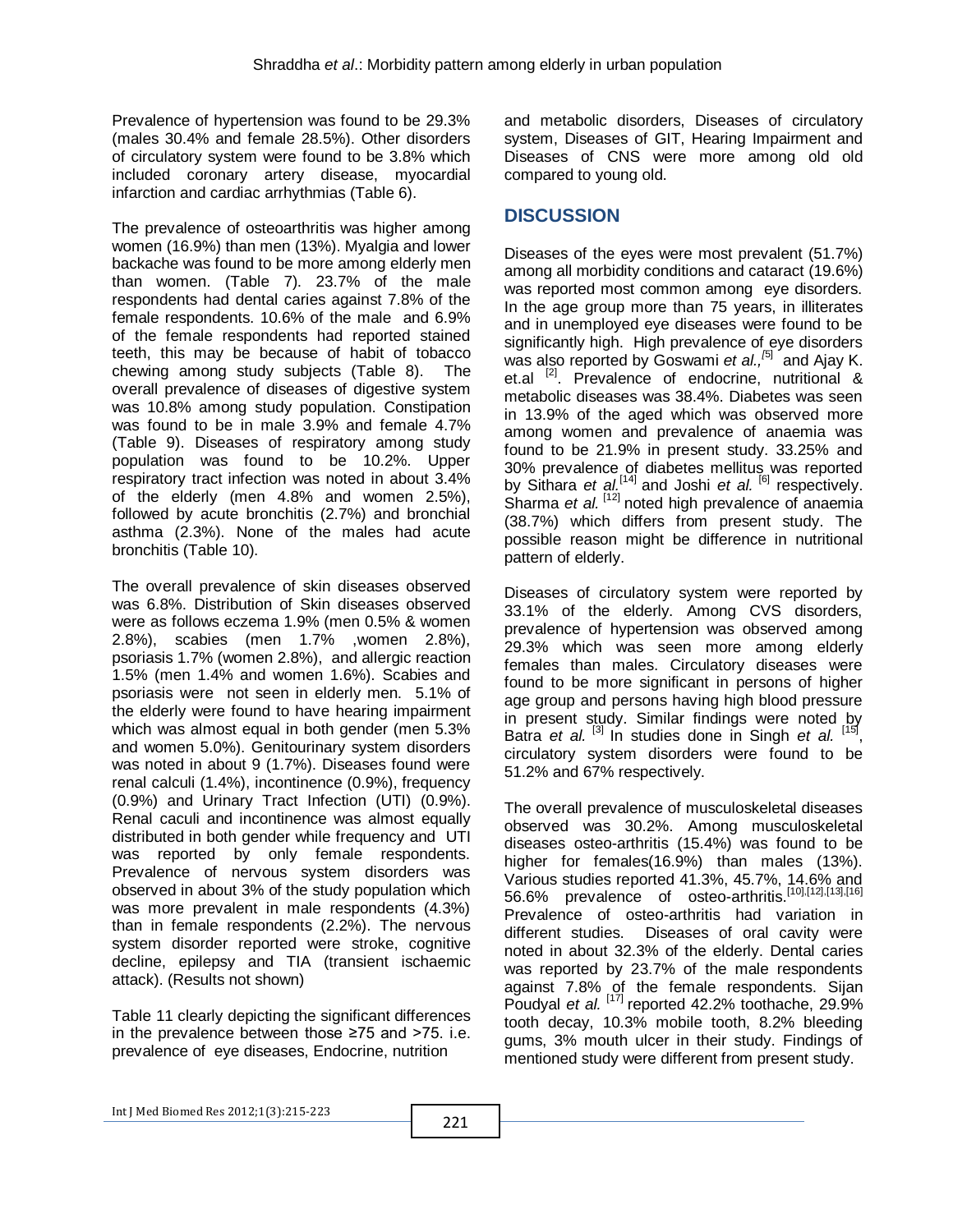10.8% prevalence of diseases of digestive system was observed in present study. Constipation was the major problem seen among study population. Other problems seen were gastritis, anorexia, indigestion and abdominal pain. Similar complaints were seen in the study done by Mehta P. et al.<sup>[9]</sup> Respiratory diseases were noted among 10.2% of the aged. Findings were found to be similar to the study done in Sharma *et al. [*12] 2.3% prevalence of bronchial asthma was noted in present study. Previous study reported 3.7% prevalence of asthma.<sup>[7]</sup>

Skin disorders were seen in 6.8% of the study population. Common diseases noted were eczema, scabies, psoriasis and allergic reaction. Skin diseases were found to be about 4% in previous studies*. [*4,11] Hearing impairment was noted in about 5% in present study which was equally distributed among elderly men and women. Study done in rural South India revealed 24.6% of disabling hearing impairment. A broad difference was seen among studies, different method of assessment could be the probable reason. Diseases of genitourinary system were reported in 4.3% and UTI was reported by only female respondents. Diseases of nervous system were found to be only 3% in present study. With increasing age diseases of nervous system was found to be increased. Nervous system disorders (stroke) were observed more among elderly males than elderly females. Joshi reported similar results.<sup>[6]</sup>

# **CONCLUSION**

Awareness among the elderly population should be created for regular medical check-ups to ensure prevention and early detection of the chronic diseases. It is also essential to have geriatric units with specialised professionals along with subsidized health care services in order to address geriatric morbid conditions in a proper manner. Health education and promotion should be instituted for the elderly. Indigenous and allopathic doctors should be trained to manage geriatric cases. Insurance scheme that would enable the elderly meet their medical expenses should be implemented. Health problems of elderly should be tackled with psychosocial intervention. Healthy traditions and values of Indian culture should be protected and promoted by developing good intra-familial and social relationships.

# **REFERENCES**

1. Situational analysis of the elderly in India; June 2011. Central Statistics Office, Government of India.

2. Ajay K, Khan A.M. Health status of retired elderly across different age groups. Journal of the Indian Academy of Geriatrics 2007;3:64-69.

3. Sushma B. Health prolblems of elderly-An Intervention strategy. IJG. 2004;18:201-218.

4. Bhatia S.P.S, Swami H.M, Thakur J.S, Bhatia V. A study of health problems and loneliness among the elderly in Chandigarh. Indian Journal of Community Medicine 2007; 32:239-307.

5. Anil G, Reddaiah V.P, Kapoor S.K, Singh B, Dey A.B, Dwivedi S.N and Kumar G. Health problems and health seeking behaviour of the rural aged. IJG 2005;19:163-180.

6. Joshi SV, Sharma DM, Dhar HL. Study of neurological disorders with emphasis on stroke and risk factor in hospitalized elderly. IJG 2008;22:154-162.

7. Kumar D, Mittal PC, Sharma MK, Jaiswal R, Yadav P. Determinants of psycho-social health conditions of elderly in urban area of Allahabad. Journal of the Indian Academy of Geriatrics 2007;3:57-63.

8. Lena A, Ashok K, Padma M, Kamath V, Kamath A. Health and Social problem of elderly : A crosssectional study in Udupi Taluk, Karnataka. Indian Journal of Community Medicine 2009;34:31-4.

9. Mehta P, Chauhan K.B, Devi C. Study on food preferences and taste sensitivity of local elderly women residing in Baroda city and evaluation of selected food items for geriatric group. IJG 2007;21:20-29.

10. Prakash R, Choudhary S.K, Singh U.S. A study of morbidity pattern among geriatric population in an urban area of Udaipur, Rajasthan. IJCM 2004; 29:35-40.

11. Ramadurg Y.U. A study of health status of geriatric population in rural area of Nagamangala taluk, Mandya district, Karnataka State. [MD thesis]. Rajiv Gandhi University of Health Science, Bengaluru. April 2009.

12. Sharma M.K, Swami H.M, Gulati R, Bhatia V, Kumar D. Lifestyle and morbidity profile of geriatric population in urban area of Chandigarh. Journal of the Indian Academy of Geriatrics 2005;1:122-125.

13. Sharma M.K, Swami H.M, Bhatia V, Verma A, Bhatia S.P.S, Kaur G. An epidemiological study of correlates of Osteo-arthritis in geriatric population of UT Chandigarh. IJCM 2007;1:77-78.

14. Sithara B.V, Girija D.V. Health status of the elderly. IJG 2010;24:194-209.

15. Singh V.B, Nayak K.C, Kala A, Tundwal V. Prevalence of hypertension in geriatric population: A community based study in North-west Rajasthan. IJG 2005;19:135-146.

16. Singh L Jaichan, Singh N Biplab. Cancer in